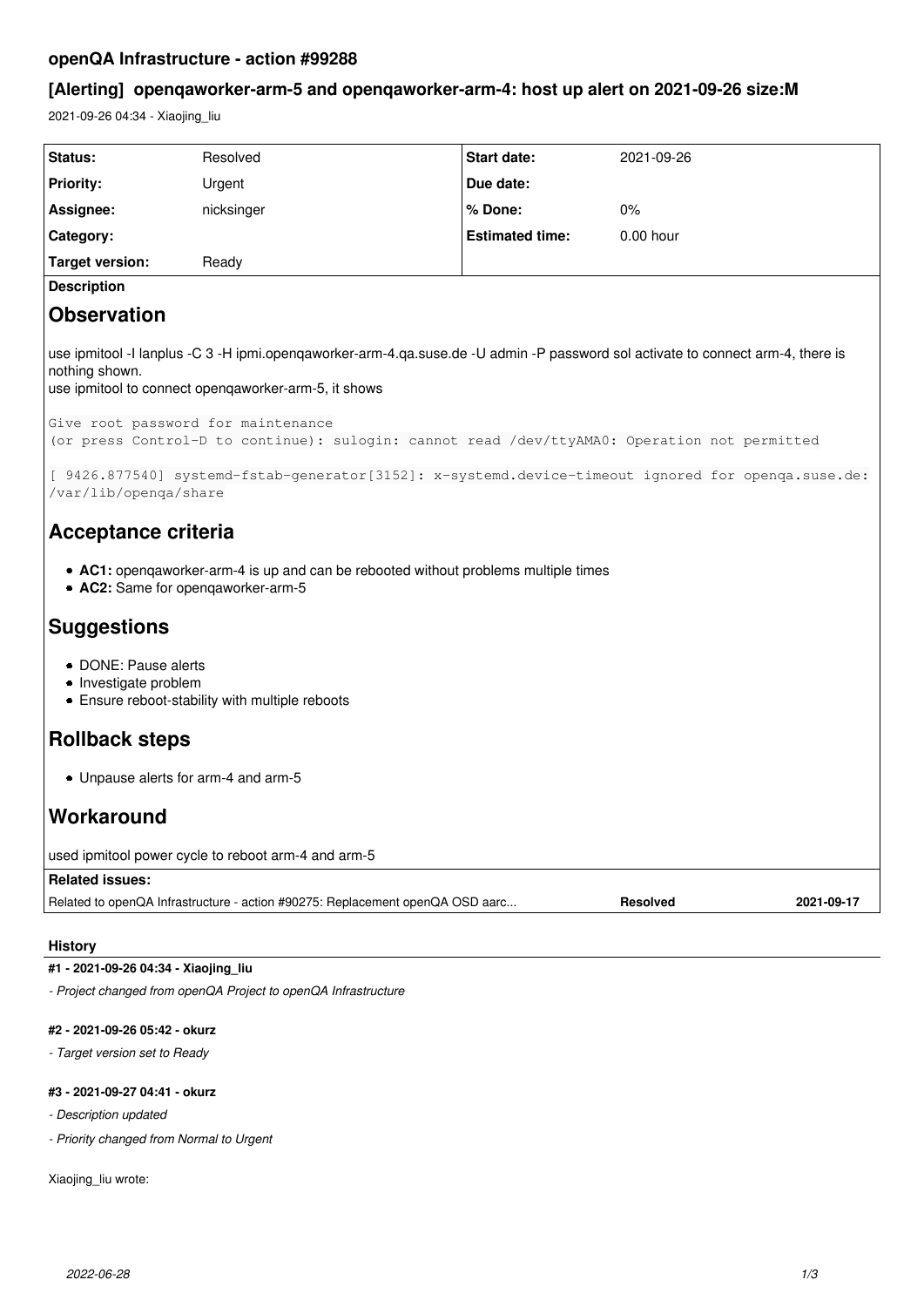# **Workaround**

used ipmitool power cycle to reboot arm-4 and arm-5

I can not confirm this worked. The alerts in OSD are still active. ssh openqaworker-arm-4.qa asks me for a password which it should not. Updated description with suggestions and rollback steps. Paused alerts in grafana.

I assume in [#90275](https://progress.opensuse.org/issues/90275) the intended target state was never verified so likely no reboot after a salt high state was conducted. Right now on openqaworker-arm-5.qa it seems that /var/lib/openqa can not be correctly mounted assuming /dev/md/openqa which does not exist

#### **#4 - 2021-09-27 04:51 - okurz**

*- Related to action #90275: Replacement openQA OSD aarch64 hardware (was: Dedicated non-rpi aarch64 hardware for manual testing) added*

#### **#5 - 2021-09-27 07:44 - okurz**

openqaworker-arm-4 seems to repeatedly boot into installer medium.

openqaworker-arm-5 could be temporarily recovered by disabling the line /dev/md/openqa /var/lib/openqa ext2 defaults 0 0 in /etc/fstab, calling mount -a and logging out of the recovery shell which continued the boot.

[nicksinger](progress.opensuse.org/users/24624) didn't you mention necessary changes to support the filesystem setup slightly differing from other hosts?

#### **#6 - 2021-09-27 09:12 - okurz**

*- Description updated*

#### **#7 - 2021-09-27 09:13 - okurz**

*- Subject changed from [Alerting] openqaworker-arm-5 and openqaworker-arm-4: host up alert on 2021-09-26 to [Alerting] openqaworker-arm-5 and openqaworker-arm-4: host up alert on 2021-09-26 size:M*

- *Description updated*
- *Status changed from New to Workable*

#### **#8 - 2021-09-27 09:30 - nicksinger**

- *Assignee set to nicksinger*
- *Target version deleted (Ready)*

openqaworker-arm-5 could be temporarily recovered by disabling the line /dev/md/openqa /var/lib/openqa ext2 defaults 0 0 in /etc/fstab, calling mount -a and logging out of the recovery shell which continued the boot.

[nicksinger](progress.opensuse.org/users/24624) didn't you mention necessary changes to support the filesystem setup slightly differing from other hosts?

Yes, [https://gitlab.suse.de/openqa/salt-states-openqa/-/merge\\_requests/572](https://gitlab.suse.de/openqa/salt-states-openqa/-/merge_requests/572) - But I had to manually reverted the changes on arm-5 and overlooked https://gitlab.suse.de/openga/salt-states-openga/-/blob/master/openga/nvme\_store/init.sls#L35 which creates an entry in /etc/fstab. I deleted it now manually on arm-5.

#### **#9 - 2021-09-27 10:16 - cdywan**

- *Description updated*
- *Status changed from Workable to In Progress*
- *Target version set to Ready*

#### **#10 - 2021-09-27 10:21 - nicksinger**

*- Target version deleted (Ready)*

Set the bootdev for openqaworker-arm-4 persistent with: ipmitool -I lanplus -C 3 -H ipmi.openqaworker-arm-4.qa.suse.de chassis bootdev disk options=persistent. Reboot worked 4/4 times. Another highstate also confirmed that the fstab-entry does not reappear. Doing the reboot-test now with arm-5.

#### **#11 - 2021-09-27 11:29 - nicksinger**

- *Status changed from In Progress to Resolved*
- *Target version set to Ready*